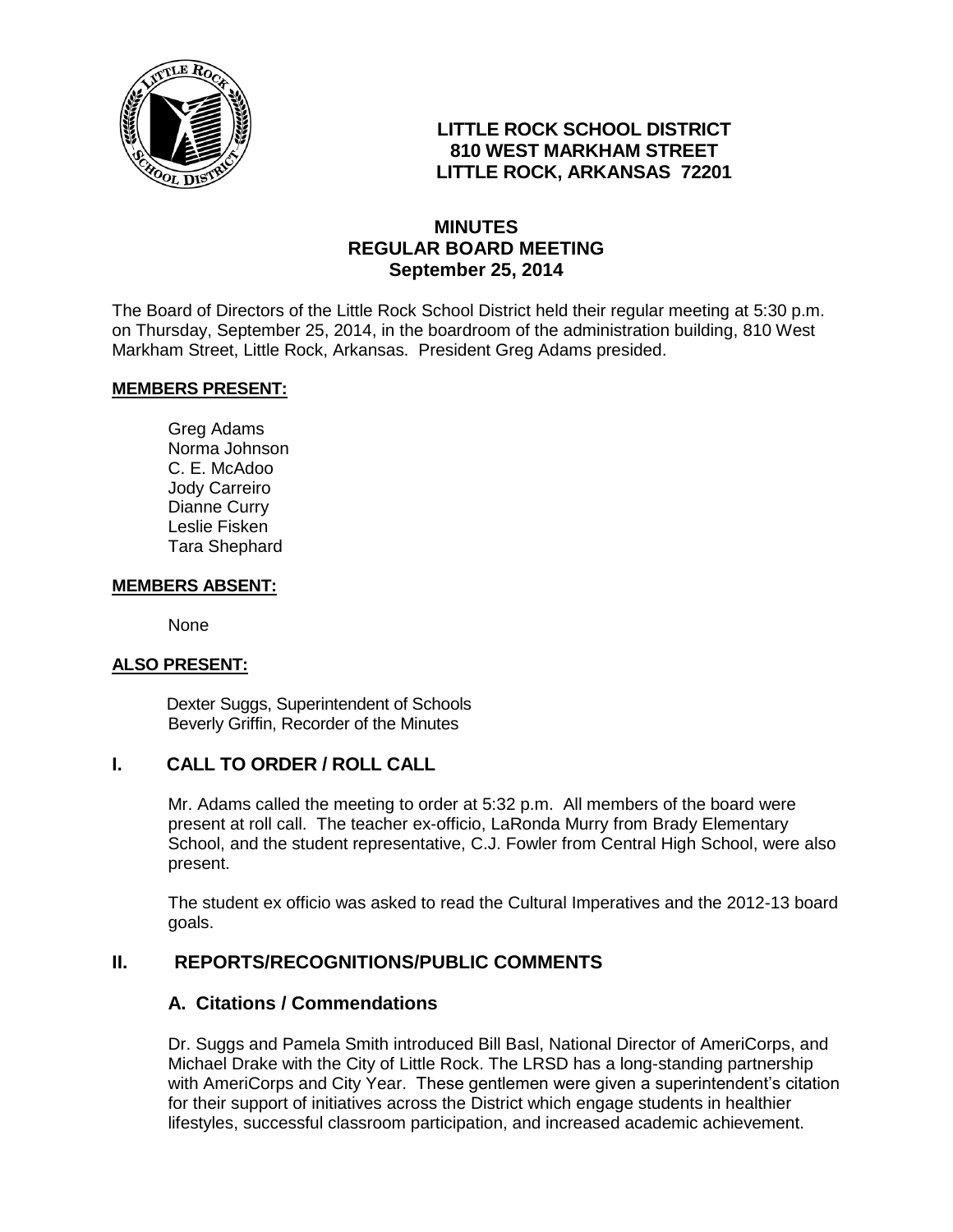Kelsey Bailey was recognized for being a finalist in the CFO of the year by Arkansas Business. A banquet recognizing all of the finalists will be held on November 5, at Embassy Suites.

# **B. Remarks from Citizens**

Toni Green, addressed the board regarding "1,000 Shoes for Kids," being sponsored by the Institute for Community Based Rehabilitation. Philander Smith College and other sponsors are providing shoes and socks for students. Other participating sponsors include the Arkansas Department of Health, Arkansas Minority Health Commission, Ocean Dental, and Rock Fitness. College tours will take place on the same day, along with a flu clinic, dental services, and distribution of shoes, socks, and school supplies.

Kevin Williams, President of Dunbar PTSA addressed the board on behalf of parents and students at Dunbar. He stated he is a regular volunteer at school and has been concerned this year with overcrowded classrooms and late schedule changes. He feels the problems are being compounded, and that students are being set up for failure.

Tarar Ledbetter, grandparent of a student at Dunbar, expressed similar concerns as those expressed by Mr. Williams. She stated she works with a mental health provider, and feels the overcrowding causes stress for students, teachers and parents.

Jasmine Toney, a  $7<sup>th</sup>$  grade student at Dunbar, addressed the board regarding concerns with overcrowded classrooms. She was concerned there was not enough space to complete science projects and not enough equipment for students to participate fully in keyboarding class.

David Triplett, also a Dunbar parent, stated he is a resident of the Dunbar neighborhood and is fully invested as a stakeholder in the Dunbar community. He echoed concerns from previous speakers regarding overcrowding at Dunbar. He noted the increase in enrollment over the last school year. He also commented that there were a number of fights during the first week of school. He appealed to the board for appropriate resources for teachers and students at Dunbar.

Jacob Shephard expressed similar concerns with the availability of resources at Dunbar, for both students and teachers. He addressed concerns with the late schedule changes, overcrowding, lack of resources, and a shortage of textbooks. He believed the environment to be unstable and unsafe.

Kristen Mann, parent of  $7<sup>th</sup>$  grader at Dunbar, addressed the board regarding the issues previously addressed including overcrowded classrooms and scheduling problems. She also reported that progress had been made this week in addressing the issues. She had participated in two meetings this week, which she felt were "fruitful and encouraging." She expressed belief that the District and Dr. Suggs had committed to addressing the concerns; but she asked for a thorough review of the student assignment procedures to ensure in the future that staffing and enrollment are accurate from the first day of school.

Terry Trevino Richard addressed the board on behalf of LULAC. He announced this as National Hispanic Heritage month. He expressed concerns that Latinos in the schools often feel forgotten or ignored. He stated that he has been working with Dr. Suggs to focus on the needs of the students and the issues that impact learning for Hispanic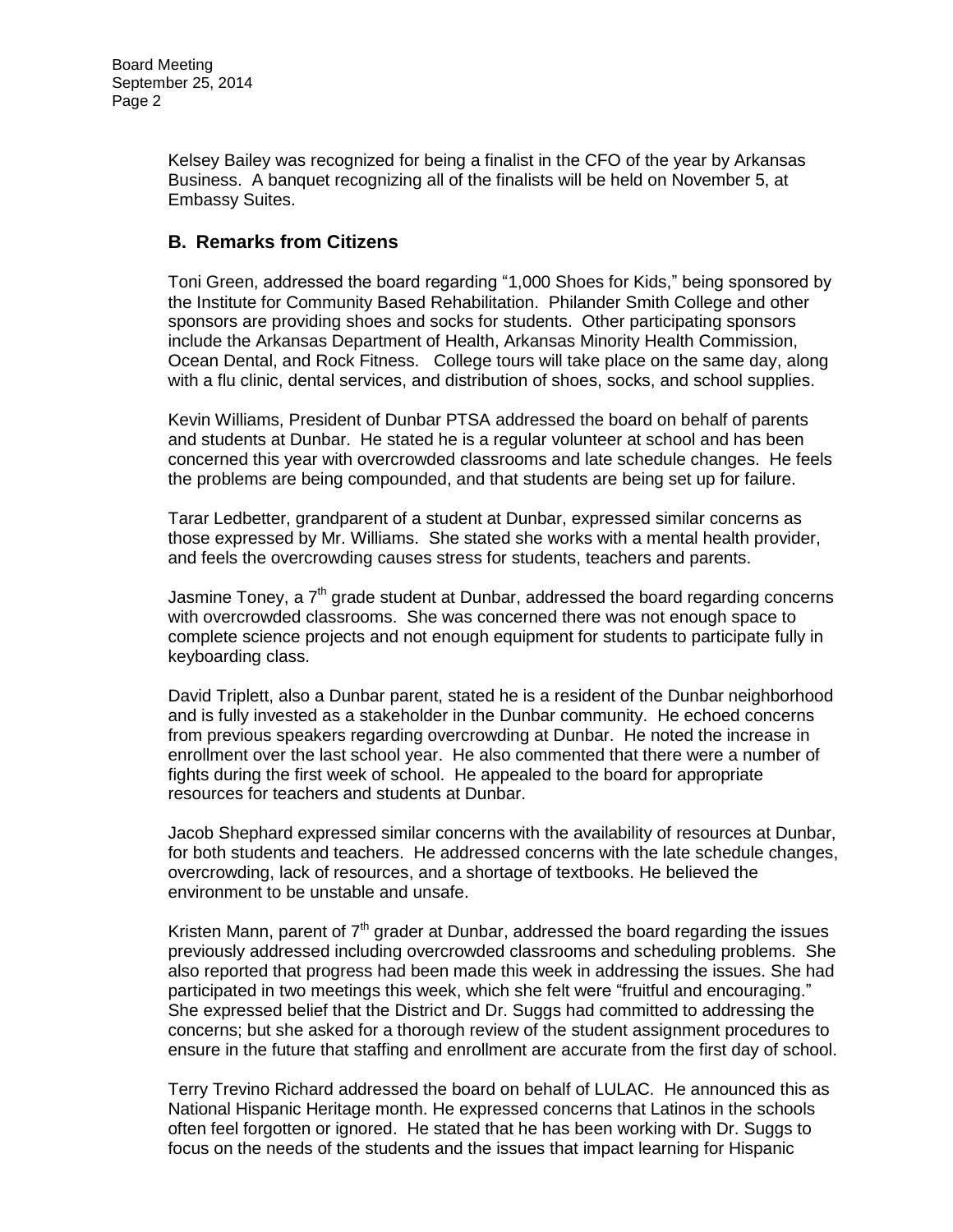students. He encouraged the Board to continue the operation of the Newcomers Center at Hall High School. He said many students were concerned that proposed changes at Hall would impact their success. An agreement with the Office of Civil Rights included the Newcomers Center at Hall High School. The program is successful, and provides the support needed by this population of students.

Amanda Warren, a teacher at Hall, discussed the proposed reconfiguration plan for Hall. She noted that some of the things included in the proposal are already in existence at Hall. The programs for ESL students, the Newcomers Center, and the AVID program already provide specially trained teachers for the 257 ESL students at Hall. LULAC assists with college scholarships for Hispanic students, and the AVID program has provided the necessary support so that students are prepared for college.

Georgia Walton, also a teacher at Hall High school, spoke in support of implementing the STEM program. She stated Hall High needs to be prepared to serve the students who will be entering from Forest Heights STEM Academy. She noted some of the successful programs at Hall, including the orientation to teaching class and the Teachers of Tomorrow organization. Hall currently has a  $9<sup>th</sup>$  grade academy, which should be expanded to include the STEM component for 2015-16. She asked that the entire package be reviewed so that the successful components at Hall can continue, but be enhanced with the additional support for the higher achieving students.

Jessica Halbrook spoke in appreciation of the board members who are leaving the board. She especially thanked Jody Carriero for the work he has done during his term. He asked the audience to remember how much the board sacrifices every day for each of our students.

Danny Fletcher, Director of Fine Arts, and Jeremy Owoh, principal of J. A. Fair High School, expressed appreciation to Mr. Carreiro and Ms. Johnson. "Mr. Carreiro has been a genuine friend and a champion of the LRSD arts in education program." Mr. Owoh discussed Mr. Carreiro 's work in supporting the students who participate in the regional choir festivals. He also served on the fine arts textbook committee, the planning committee for Artistry in the Rock, and did many television interviews in support of the event.

Sandra Register, principal of Terry Elementary, expressed gratitude to Mr. Carreiro for his support of students at Terry and across the LRSD. She expressed appreciation for his honor and integrity, and his commitment to the students. He was always willing to attend events after hours at Terry, and was involved with the middle school initiative. She thanked him for always making the Terry staff feel appreciated.

Ashley Diggs, a parent of a Williams Magnet School student also expressed appreciation for Mr. Carreiro. She thanked him for sacrificing time with his wife and daughters to do the important work for the LRSD students.

Mary Shollmier and Carolyn Foreman, both with the music department at Parkview, expressed appreciation for Mr. Carreiro's involvement in the musical and drama performances at Parkview. He and wife have volunteered to serve as judges in middle school regional competitions, and he has always been willing to support the students whenever he's asked.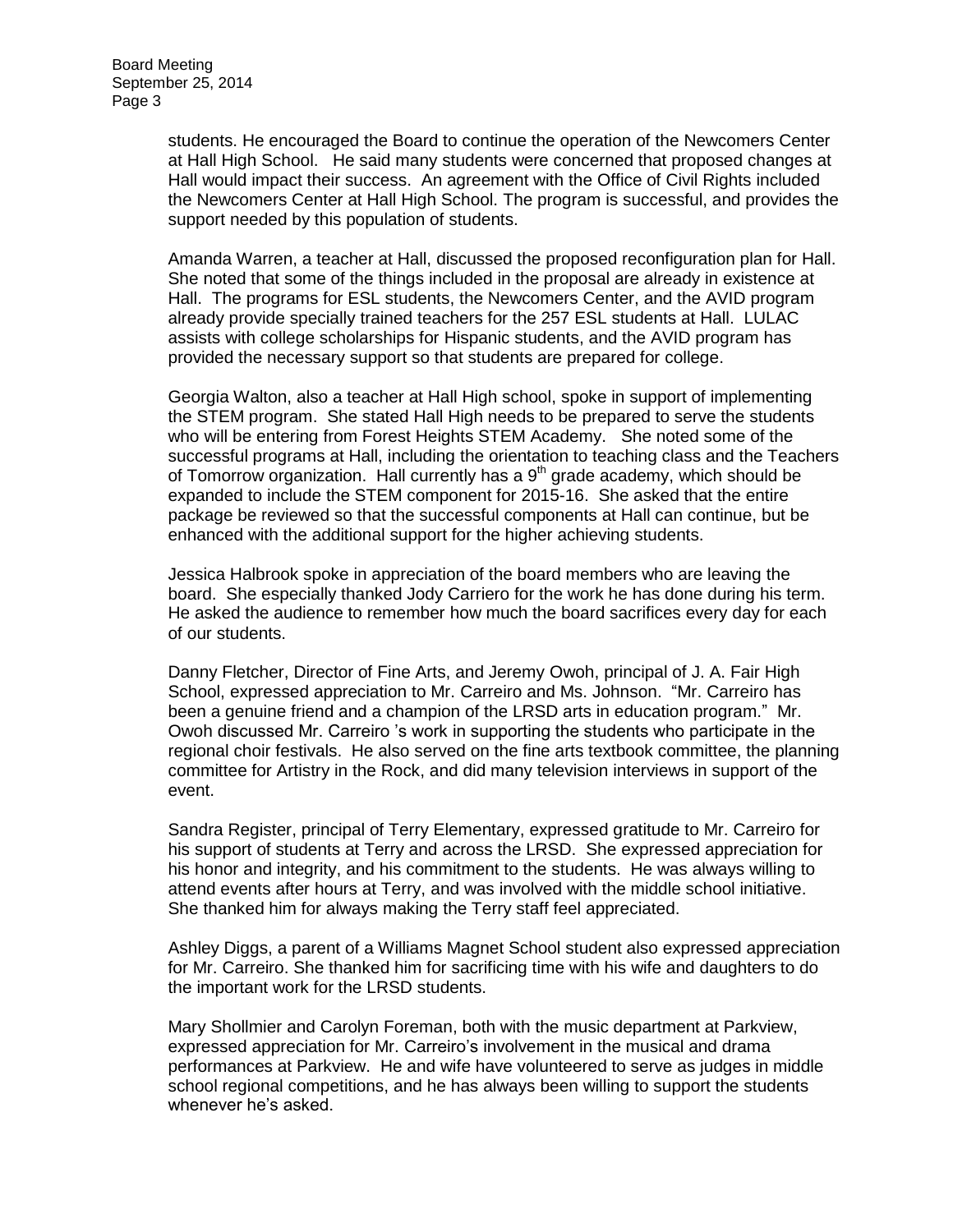Sandy Becker acknowledged Mr. Carreiro and Ms. Johnson for their support of the Computers for Kids program. Both of them have volunteered 4-5 hours on each of the CFK distribution days to ensure the distribution runs smoothly. Mr. Carreiro has been "hands on," and has also donated personal computers for the program.

Amanda Carreiro thanked her dad for serving as an example of what community service is about. "His work has been impactful."

# **C. Legal Update**

Khayyam Eddings addressed the question regarding newly elected board members and the administration of their oaths. Arkansas statute provides that newly elected directors shall be administered the oath within ten days of election certification. Once officially sworn, the oath is then filed with the county clerk.

With respect to the timing of the organizational meeting, Arkansas statute provides that the organizational meeting will take place at the first regular board meeting after the elections.

Regarding other legal issues, three cases are pending, and the District has filed motions to dismiss. Updates on the end results of those will be provided to the Board.

## **D. Donations of Property**

CJ Fowler, student ex officio, read the list of recent donations to the district. Ms. Curry made a motion to accept the donations; Ms. Fisken seconded the motion and it **carried unanimously**. The donations are listed in the following chart:

#### **DONATIONS**

| <b>SCHOOL/DEPARTMENT</b>          | ITEM                                                                          | <b>DONOR</b>                                         |
|-----------------------------------|-------------------------------------------------------------------------------|------------------------------------------------------|
| <b>Baseline Elementary School</b> | Donation of Staff<br>Professional Development<br>Luncheon valued at \$642.73  | <b>LRSD Elementary</b><br><b>Literacy Department</b> |
| <b>Baseline Elementary School</b> | Donation of Staff<br>Professional Development<br>Breakfast valued at \$478.45 | <b>LRSD ESL Multi-lingual</b><br>Department          |

# **E. Update: Anti-Bullying / Building Communities Summer Clinic**

Stephen Young reported on this summer's first "*Building Communities, Not Bullies"* clinic designed as a pilot project. The original plans included 30 participants, but over 40 students applied and participated. Participants included kindergarten through fifth grade students from across the district. The sessions included "intensive care," where they were taught respect for each other and their cultural differences. One of the trainers included former Booker student, Malcolm Allen, who was a finalist on American Idol. The program received much parental support.

Mr. Young announced the upcoming "*Build Communities, Not Bullies"* rally on October 25<sup>th</sup> at the Clinton Center.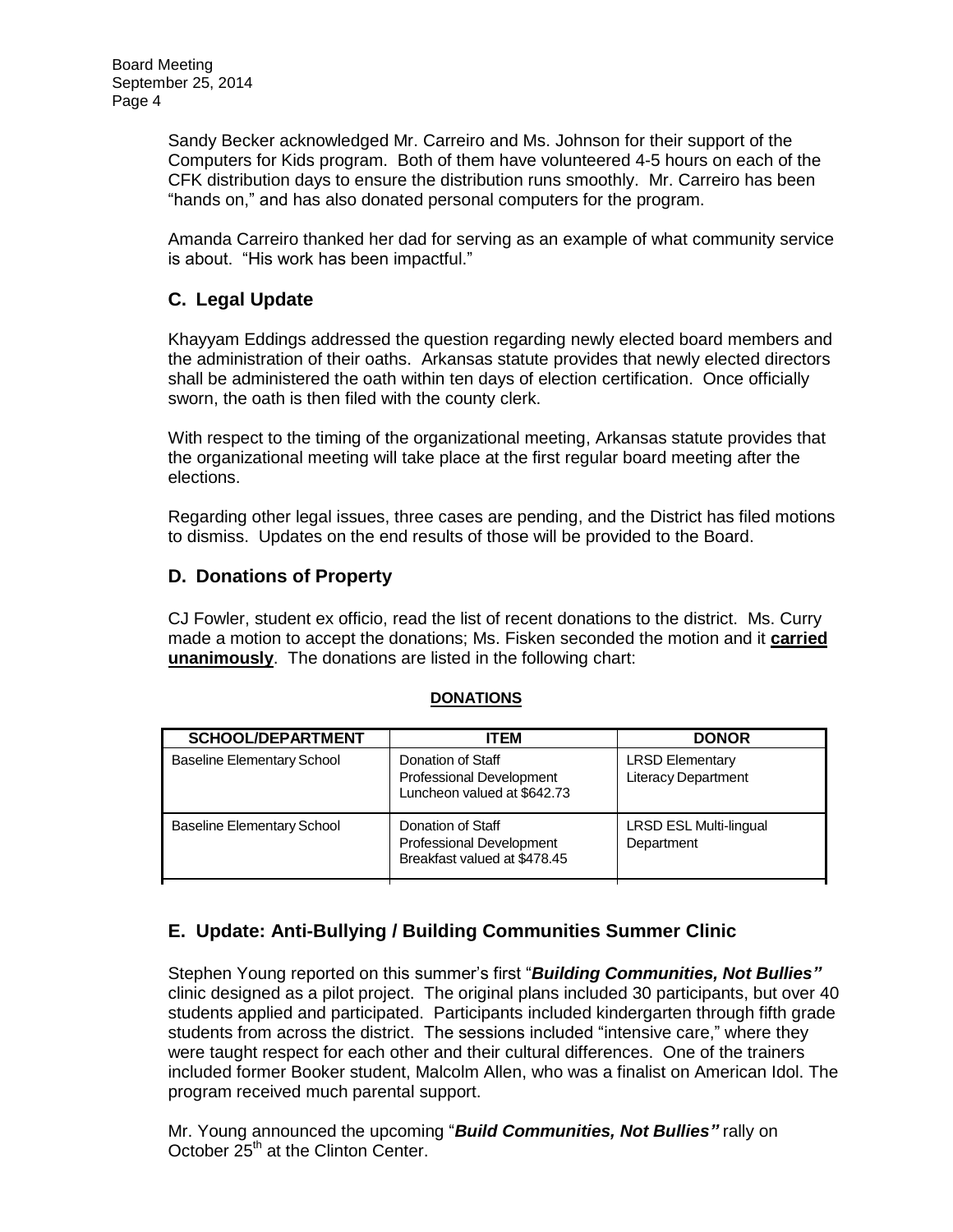Three of the students who participated in the summer program presented before the Board. Hillary Usher, Jamari Fox, and Marley Douglas said they learned about bullying, what it means to be a bully, and how to prevent bullying from happening in their schools.

# **F. Little Rock PTA Council**

Mr. Becker addressed the board on behalf of the PTA Council. He announced the date of the next Council Meeting, October 14<sup>th</sup>, at J. A. Fair High School. At that time the unit officer training will take place. The first submission of PTA dues is to be sent to the Arkansas PTA Council postmarked by September 30.

# **G. Little Rock Education Association**

Cathy Koehler recognized the historic significance of today being the  $57<sup>th</sup>$  anniversary of the day when nine students attempted to enter LR Central High School. She likened the disparities in resources at Dunbar Middle School to the disparities which existed in 1957. She discussed the shortages of computers and textbooks, and stated all students are entitled to equal access to technology. She asked the administration and board to assess what is currently in place and to repair or replace equipment and resources when needed.

# **IV. REPORTS AND COMMUNICATIONS**

# **A. Remarks from Board Members**

Ms. Curry thanked the citizens who spoke tonight and said the board heard their concerns. She wished farewell to Mr. Carreiro and Ms. Johnson as they move off the board. She stated an expectation that they would stay involved and participate in the LRSD future activities. "As one door closes, others open. It's been a pleasure working with the two of you."

Ms. Fisken also thanked Ms. Johnson and Mr. Carreiro for their service to the LRSD. She expressed appreciation for their energy and drive, Ms. Johnson's humor, and Mr. Carreiro's commitment to the students.

Mr. McAdoo thanked Mr. Carreiro and Ms. Johnson for their service on the board. He also expressed appreciation to the citizens who came forward earlier in the evening. He said board members serve because they care for the kids. As this month is his one year anniversary of his election to the board, he acknowledge that he had learned much during this first year. He noted it is National Hispanic Month, and stated Baseline Elementary is now 55% Hispanic. He set a personal goal, to speak about the ACT and testing at every board meeting. He wants to focus on encouraging 100% of the district's students to take the test.

Mr. McAdoo also noted this was the  $57<sup>th</sup>$  anniversary of the desegregation of Central High School, and said he wanted to encourage a "Day of Hope." We don't have enough hope in the LRSD.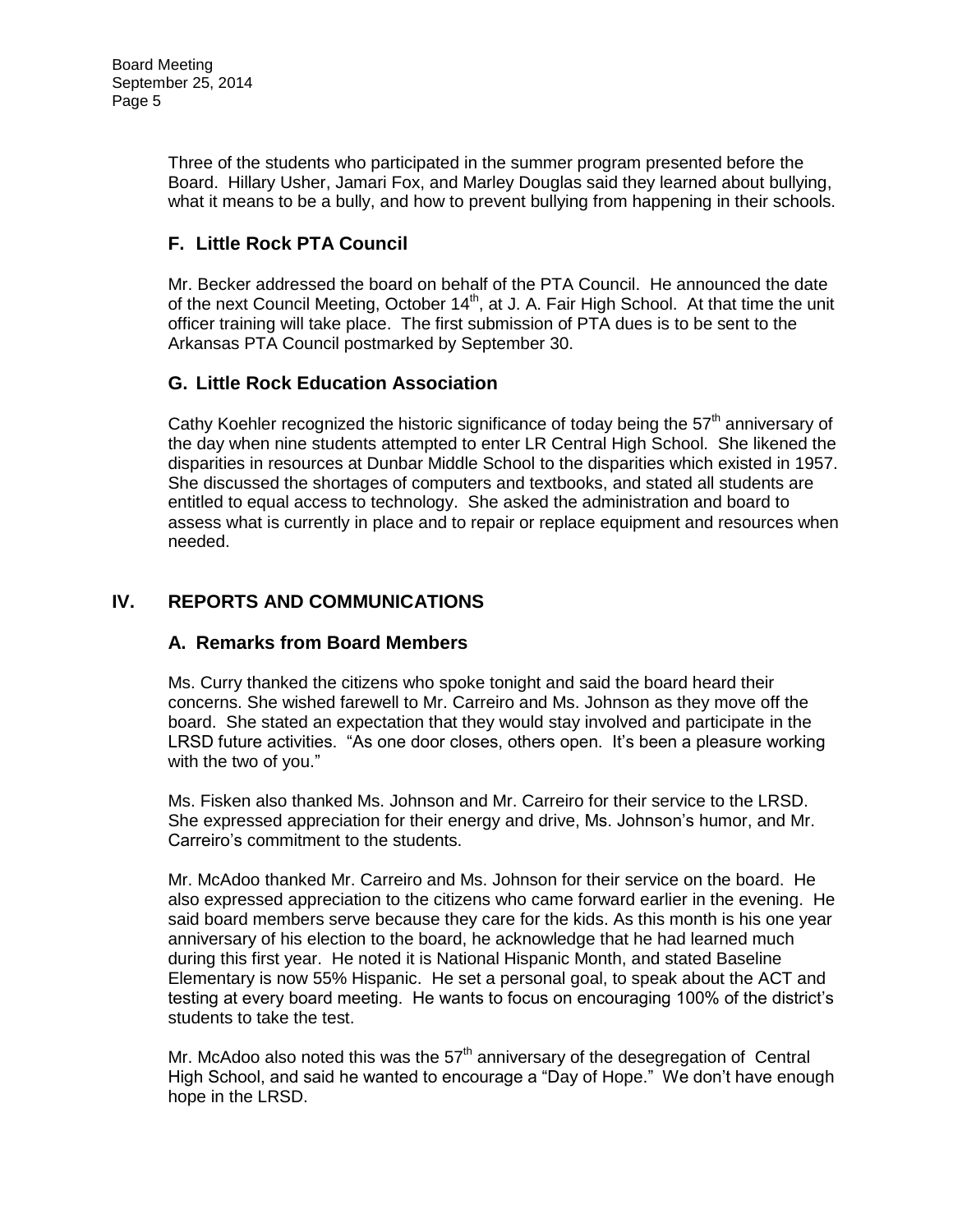Ms. Shephard asked for feedback from the administration on the concerns expressed by the parents from Dunbar. She asked for a follow up report on their concerns and what the administration is doing to address the issues expressed.

Ms. Shephard also reported she had visited Geyer Springs GT Academy and had met with the principal and teachers at Geyer Springs. She asked the community to visit Geyer Springs and to "wrap their arms" around the students at the school. She wished farewell to Ms. Johnson and Mr. Carreiro, stating it's hard to lose people who are passionate about learning.

Ms. Johnson expressed appreciation for the kind words from the audience and board members. "Sometimes you don't have to toot your own horn." She said her passion would remain with the schools and with the children, and that she had enjoyed her three years. She was pleased that she was able to get along with everyone on the board, and face the issues with the intent of doing her best for children. She asked the other board members to stand up for what is right - - step up and stand out, research your own truth, do your own research, make your own decisions.

Mr. Carreiro also thanked his fellow board members, and said he had made some good friends on the board during his six years. He especially thanked Ms. Johnson, saying there was "never any doubt about her heart or her tenacity." He stated this was another transition time for him . . . life is about a series of transitions. We have control of ourselves, and the ability to greet transition with grace and honor. He pledged to continue to support the school district through his volunteer service moving forward.

Mr. Carreiro then noted some of the accomplishments made by this board over the past year or so. "We hired a superintendent with strong support from the city; reconfigured two schools with promising early results; … purchased two properties for future schools . . . completed a facilities study. . . and, as a board, took action which led to the settlement of the desegregation case."

Mr. Carreiro also noted some of the challenges and significant school achievement hurdles over the past ten years. With NCLB, about half of our elementary schools were designated on varying designations of school improvement. We are now down to a handful. We have seen slow, but significant improvement; the gaps haven't closed but they have become shorter. Many activities contribute to student success, including band, choir, drama, debate . . . we have to find ways and develop strategies. We have to keep moving forward together, participate as a team, stop trying to destroy people who disagree with you, and search for common ground. Unless we all succeed, none of us will.

Mr. Adams reported he had been a volunteer partner at M.L. King elementary for many years as part of a partnership with Arkansas Children's Hospital. He reads with students to encourage reading success, and he encouraged others to do the same. He was pleased to find that there was less of a need for reading tutors because they have more volunteers than they have students who need support. That's encouraging news.

In wishing Mr. Carreiro and Ms. Johnson farewell, Mr. Adams noted that no one knows what it's like to be a board member until you have been sitting here, listening to comments, reading materials, thinking, and trying to do your part to make good decisions. There's no way to know how much time it takes. He thanked Ms. Johnson and Mr. Carreiro for their grace, enthusiasm and passion, and for always putting children first. He presented plaques in recognition of their years of service to the board.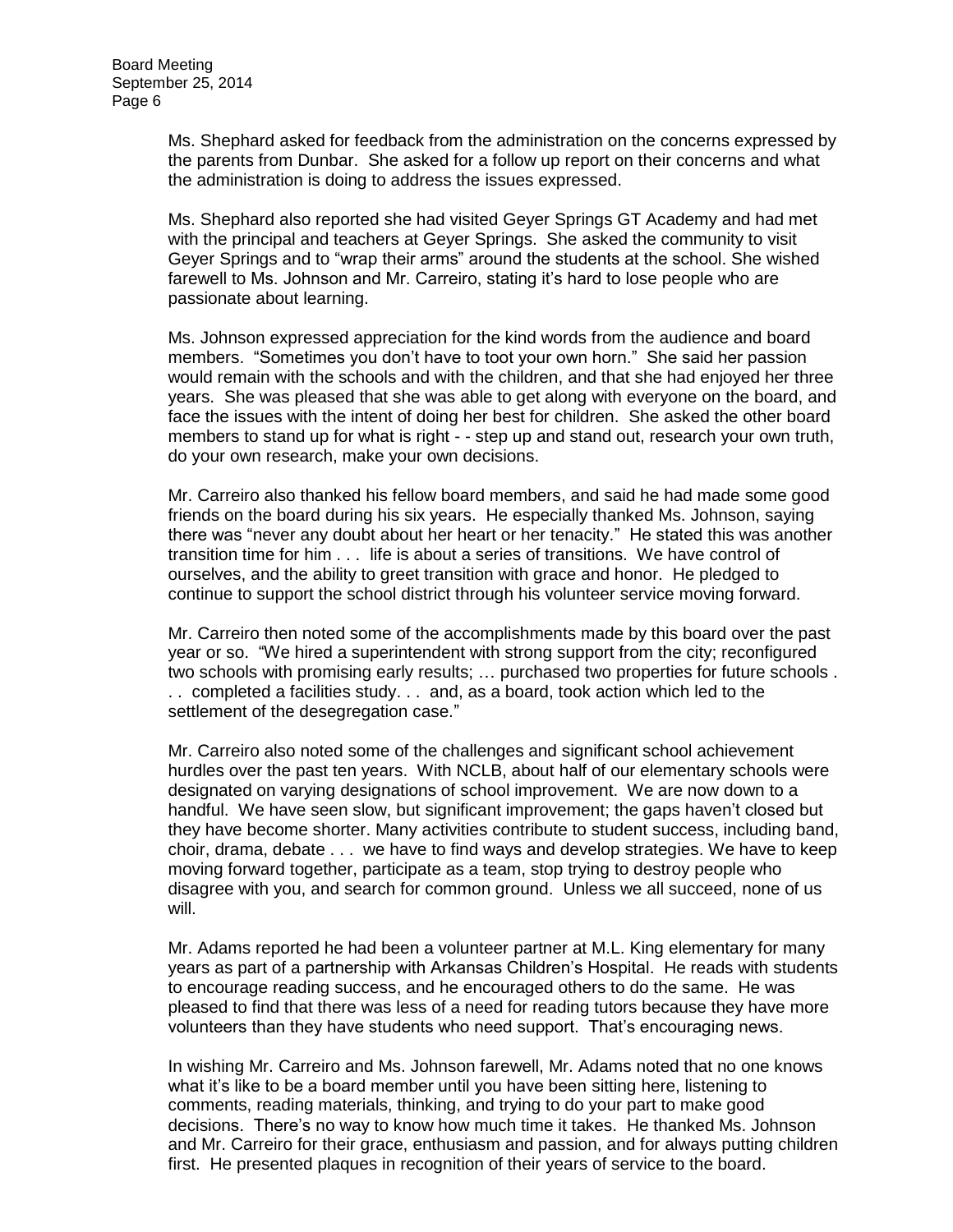# **B. Update: 1:1 Technology Initiative**

Barbara Williams, John Ruffins, Travis Taylor, and Stephanie Jones, made a brief digital presentation regarding the installation of computers, iPads, and other digital devices in the schools. Steve Helmick, the LRSD Teacher of the Year, provided a separate presentation highlighting the students in his classroom who are involved in the use of technology during the instructional day.

Dr. Suggs responded to questions from the board regarding the selection of schools for the initial phase, and for the next phase of implementation. Ms. Johnson requested the addition of Baseline Elementary, and suggested an assessment of the resources currently available in the schools, especially those in the southwest part of the city. Board members suggested bringing in the principals to discuss what they believe they need to best serve their students. Mr. McAdoo asked for periodic updates as we move forward that will provide the board with an idea of the number and percentage of students utilizing computers in the schools.

*The board took a brief recess at 8:10 p.m., and returned at 8:35 p.m.* 

## **C. Report: Student Subgroup Achievement and Demographic Data**

Dennis Glasgow presented a PowerPoint review of the Benchmark test data by achievement group and subgroups. The report provided detail regarding the schools with a high population of LEP or "limited English Proficient" students, and those with a lower percentage of LEP students; also provided statistics for schools with a high population of Special Education students at the academically distressed schools. All of the reports were attached to the board's agenda for review.

#### **V. CONSENT ITEMS**

There were no objections to the consent agenda, and it was **approved**.

#### **A. Minutes**

Minutes from meetings held on August  $28<sup>th</sup>$  and September  $5<sup>th</sup>$  were presented for review. They were approved, with no objections.

#### **B. Internal Auditors Report**

Mr. Becker's report was attached to the agenda. There were no objections to approval.

## **VI. BOARD POLICY AND REGULATIONS REVIEW**

- **A. Policy Revision: First Reading – DID Inventories**
- **B. Board Regulation: DID-R Inventories**
- **C. First Reading: Board Policy Revision – GBEC Drug Free Workplace**
- **D. First Reading: Board Policy Revision – GBECA Drug Testing Program**

Mr. Carreiro made a motion to approve policies, A, C, and D on first reading. Ms. Fisken seconded the motion and it **carried unanimously**.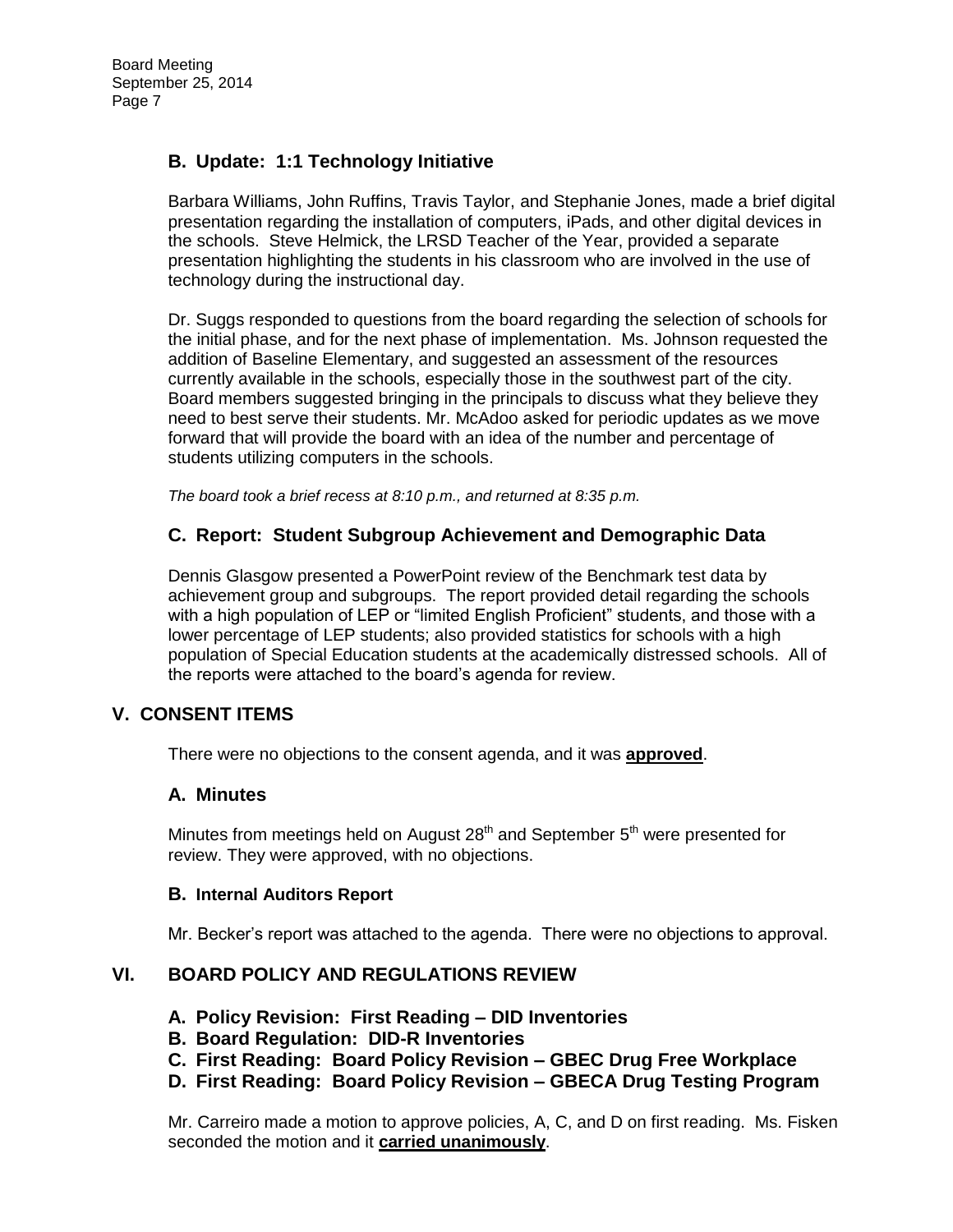## **E. Resolution: Public Comments at Board Meetings**

Mr. Carreiro drafted a motion for consideration of a revised procedure for the board to conduct the Citizens Comments section of the agenda. He was asked to read aloud the resolution for the public's information. The resolution was distributed on paper, but was not attached to the agenda. The text follows:

*Whereas, the Little Rock School District Board of Directors values the input of citizens and partners in the educational process; and*

*Whereas, the Board nor the Administration can be fully prepared to respond to comments as they are made, and all parties to the issue may not be present; and*

*Whereas, the Board wants to ensure that issues have the appropriate follow up either through reports to the Board or in knowing that the concerns have been addressed; and*

*Whereas, the Board wishes to try another method of receiving comments to meet these concerns, but is not ready to change all of the appropriate policies necessary;* 

*Therefore, be it resolved, beginning October 2014 through September 2015 or subsequent action by the Board, the following changes will be made to the comments portion of the agenda.* 

- *1. Citizen comments, PTA comments and LREA comments will be made during the agenda meeting after the agenda has been reviewed but before the Board has added additional items to the agenda.*
- *2. Citizen comments will be three minutes per person. If others allow their minutes to be used, one person cannot speak more than six minutes.*
- *3. If a group wants to speak on a particular topic, various citizens may speak but no more than nine minutes on one topic.*
- *4. The LREA and PTA comments should be limited to then minutes maximum (each).*
- *5. The Board may ask for a follow up report from administration at the business meeting or notification of resolution.*

Mr. Carreiro made a motion to adopt the resolution and Ms. Fisken seconded the motion. After brief discussion the motion **failed 4-3**, with Mr. Carreiro, Ms. Fisken and Mr. Adams voting in favor. The board asked that this item be placed on the agenda for discussion at the next board worksession.

## **VII. GOVERNMENT AND PUBLIC AFFAIRS**

## **A. Board Goals 2014-2015 School Year**

The board developed updated goals during a previous worksession. The proposed goals were:

- *To make significant and measurable progress toward removing identified schools from lists designating them as "needs improvement-priority" or in "academic distress."*
- *To develop a budget efficiency plan which responsibly adjusts for the decrease in desegregation settlement funding and seeks to protect programs and services which directly benefit students.*
- *To establish a facilities expansion and improvement priority list, develop an adequate related funding plan, and lead a successful campaign for an appropriate millage increase.*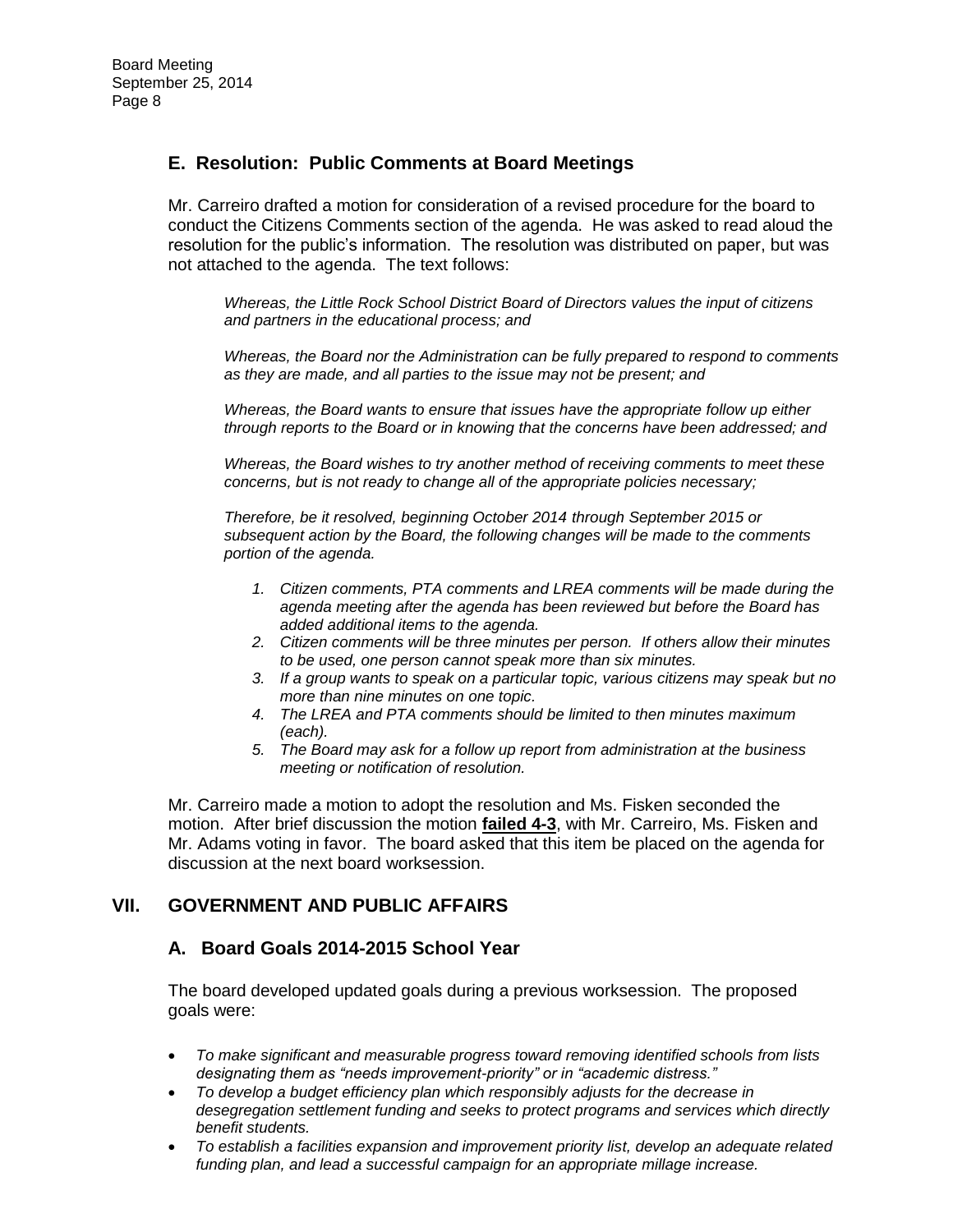- *To provide clear, open, and timely communication to students, parents, and families and enhance partnerships with community stakeholders.*
- *To make significant and measurable progress toward the strategic initiative of having all students reading on grade level and proficient in mathematics and writing by the end of their third grade year.*

Mr. Carreiro made a motion to adopt the board goals for the 2014-15 school year. Mr. McAdoo seconded the motion and it **carried unanimously**.

#### **B. Budget Efficiency Advisory Committee**

Information regarding establishing a Budget Efficiency Advisory Committee was provided for the board's review. After discussion, it was decided to add a PTA representative and a representative from the LREA in addition to the slots allotted for parents and teachers. Ms. Curry made a motion to approve the application form and process, with the additional slots for the PTA and LREA. Ms. Shephard seconded the motion, and it **carried unanimously**.

## **VIII. EDUCATIONAL SERVICES**

## **A. Hall High School Reconfiguration**

Dr. Suggs presented a recommendation for the Board to approve the planning process for the reconfiguration of Hall High for the 2015-16 school year. Information was provided in the Board's agenda. Mr. Carreiro made a motion to establish the committee to begin the reconfiguration planning process, and Ms. Fisken seconded the motion. After a brief discussion, Mr. McAdoo asked for the motion to include a three-month progress report in the motion, with the anticipation of a recommendation from the administration in January. The motion **carried unanimously**.

## **VII. HUMAN RESOURCES**

#### **A. Personnel Changes**

Routine personnel changes were printed in the board's agenda. Ms. Fisken moved to approve the changes as submitted. Ms. Shephard seconded the motion, and it **carried unanimously**.

## **B. Superintendent's Evaluation / Contract Extension**

The board met in executive session earlier in the month to complete the superintendent's evaluation. The board has the option at the end of each contract year to vote to add a year to the contract so that the superintendent is under contract for a three-year period of time.

Mr. Carreiro made a motion to extend the superintendent's contract by one year and to increase the base pay by 1%. Ms. Fisken seconded the motion.

Mr. McAdoo spoke in favor of continuing the current contract, but not to extend it the additional year. Ms. Curry agreed with his comments and stated that improvement during the first year had not been significant. Ms. Curry also expressed concern with the evaluation instrument and stated it should be revised.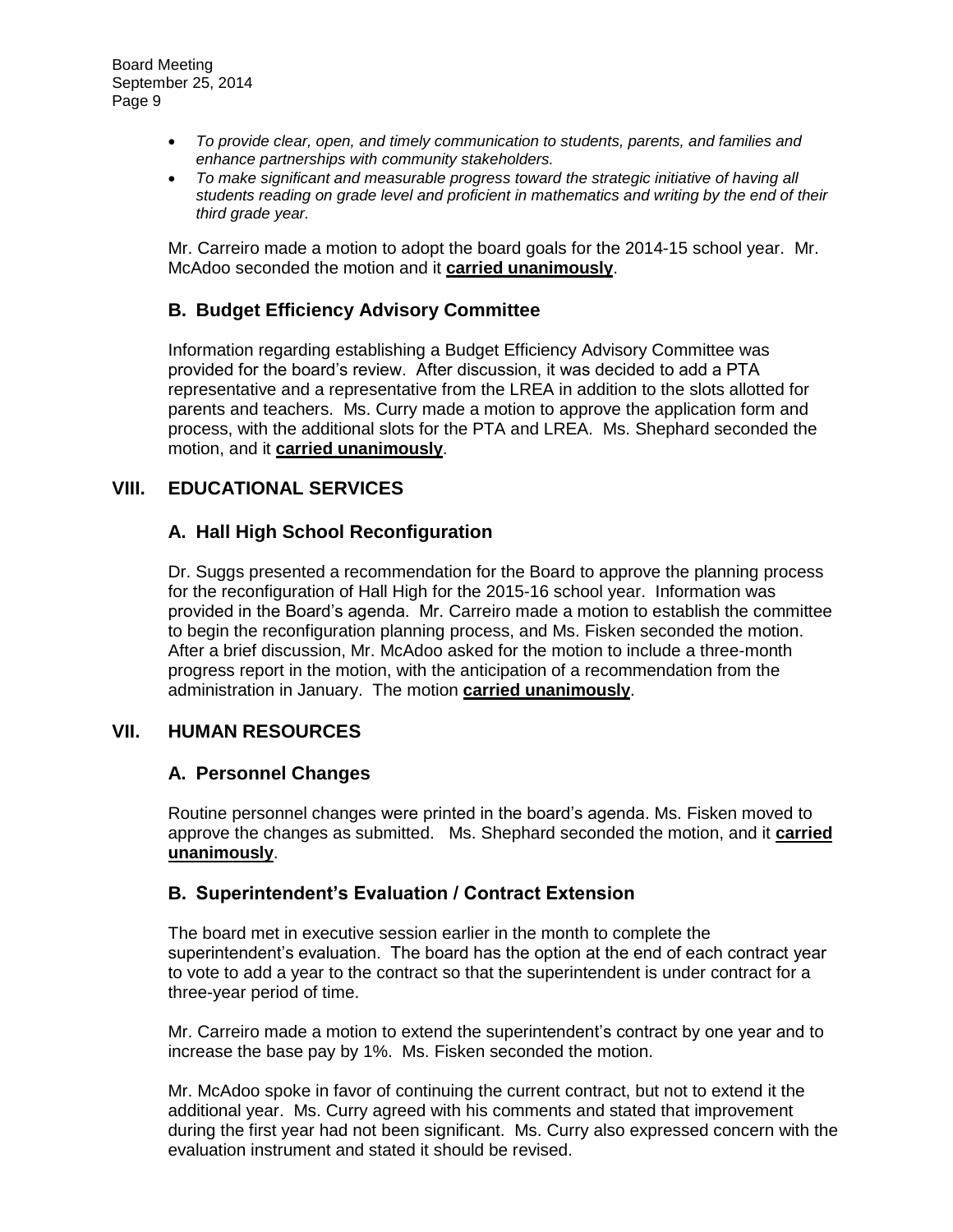Ms. Fisken and Ms. Johnson spoke in favor of the motion. It **carried 4-3**, with Ms. Curry, Mr. McAdoo and Ms. Shephard voting no.

# **VII. FINANCE & SUPPORT SERVICES**

## **A. Act 1120 of 2013**

A.C.A § 6-13-635 requires a school district board of directors to approve by written resolution any increases in salary of five percent (5%) or more for a school district employee. The school district shall provide a certified copy of the written resolution required under this subsection to the auditor who conducts the annual financial audit of the school district.

Mr. Bailey provided the required listing and resolution for the board's review and approval. Mr. Carreiro made a motion to approve the report and resolution; Mr. McAdoo seconded the motion and it **carried unanimously**.

# **B. Minority and Women Business Enterprise (MBE/WBE) Monthly Report**

The monthly MWBE report was included in the Board's agenda. Mr. Paradis and Shawn Burl were present to report and respond to questions Mr. McAdoo asked if it was possible to receive a more specific report and discussed developing a strategic plan. Ms. Burl provided information on upcoming vendor fair and question & answer sessions.

## **C. Approval of 2014-2015 Budget**

Mr. Bailey provided a PowerPoint presentation on the budget development process, state aid, foundation funding, federal revenue funding, and projected expenditures. He responded to questions from the board and requested approval of the budget presented for submission to the ADE.

Ms. Johnson moved to accept the 2014-15 budget. Mr. Carreiro seconded the motion, and it **carried unanimously**.

## **D. Budget Update**

No report.

## **E. Monthly Financial Statements**

The monthly financial reports were included in the board's agenda. No action was required.

#### **VIII. CLOSING REMARKS**

## **A. Announcements & Reminders**

Pamela Smith reviewed upcoming events across the district including Patriotic Day at Forest Park Elementary, the Mystery Dinner Theater at McArthur Museum presented by